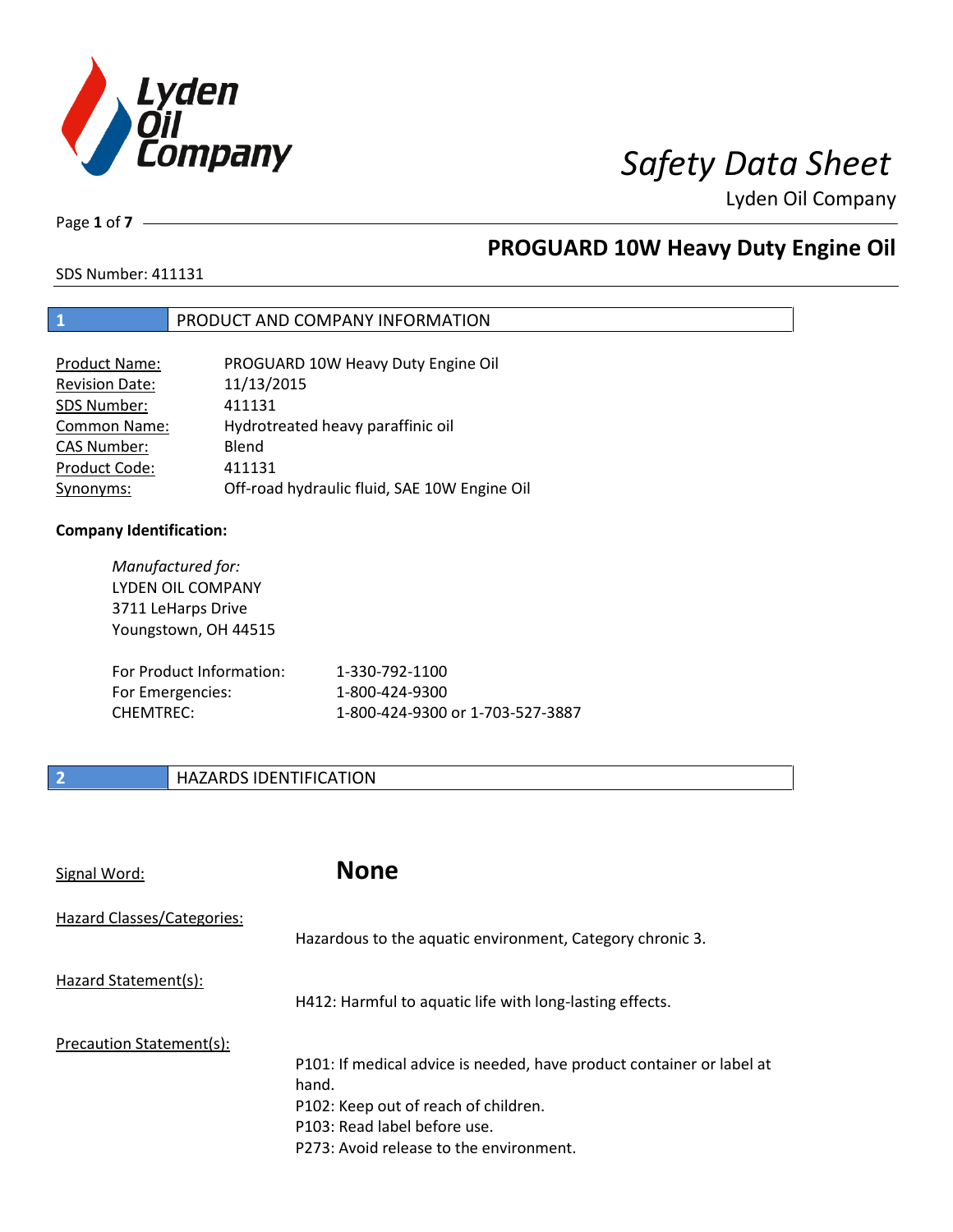

Page **2** of **7**

# **PROGUARD 10W Heavy Duty Engine Oil**

SDS Number: 411131

Other Hazard Statement(s):

Repeated skin contact may cause dermatitis or an oil acne.

**3** COMPOSITION / INFORMATION ON INGREDIENTS

Ingredients:

*Mixture of the substances listed below with nonhazardous additions.*

| <b>Chemical Name</b>                                     | <b>CAS Number</b> | Percentage  |
|----------------------------------------------------------|-------------------|-------------|
| Distillates, petroleum, hydrotreated heavy paraffinic    | 64742-54-7        | 15-90       |
| Lubricating oils, petroleum, hydrotreated spent          | 64742-58-1        | < 75        |
| Distillates, petroleum, solvent-refined heavy paraffinic | 64741-88-4        | < 50        |
| Distillates, petroleum, solvent-dewaxed heavy paraffinic | 64742-65-0        | $45$        |
| Phenol, (tetrapropenyl) derivatives                      | 74499-35-7        | $0.4 - 0.5$ |

*\*Any concentration shown as a range is to protect confidentiality or is due to batch variation.*

| V. | <b>AID MEASURES</b><br><b>FIDCT</b> |
|----|-------------------------------------|
|    |                                     |

## Description of First Aid Measures:

| Inhalation:   |                                                                                                                   |
|---------------|-------------------------------------------------------------------------------------------------------------------|
|               | If symptoms develop, move victim to fresh air. If symptoms persist,<br>obtain medical attention.                  |
| Skin Contact: |                                                                                                                   |
|               | Wash with soap and water. Remove contaminated clothing and wash<br>before reuse. Get medical attention if needed. |
| Eye Contact:  |                                                                                                                   |
|               | Rinse opened eye for several minutes under running water. If<br>symptoms persist, consult medical attention.      |
| Ingestion:    |                                                                                                                   |
|               | Rinse mouth with water. If symptoms develop, obtain medical<br>attention.                                         |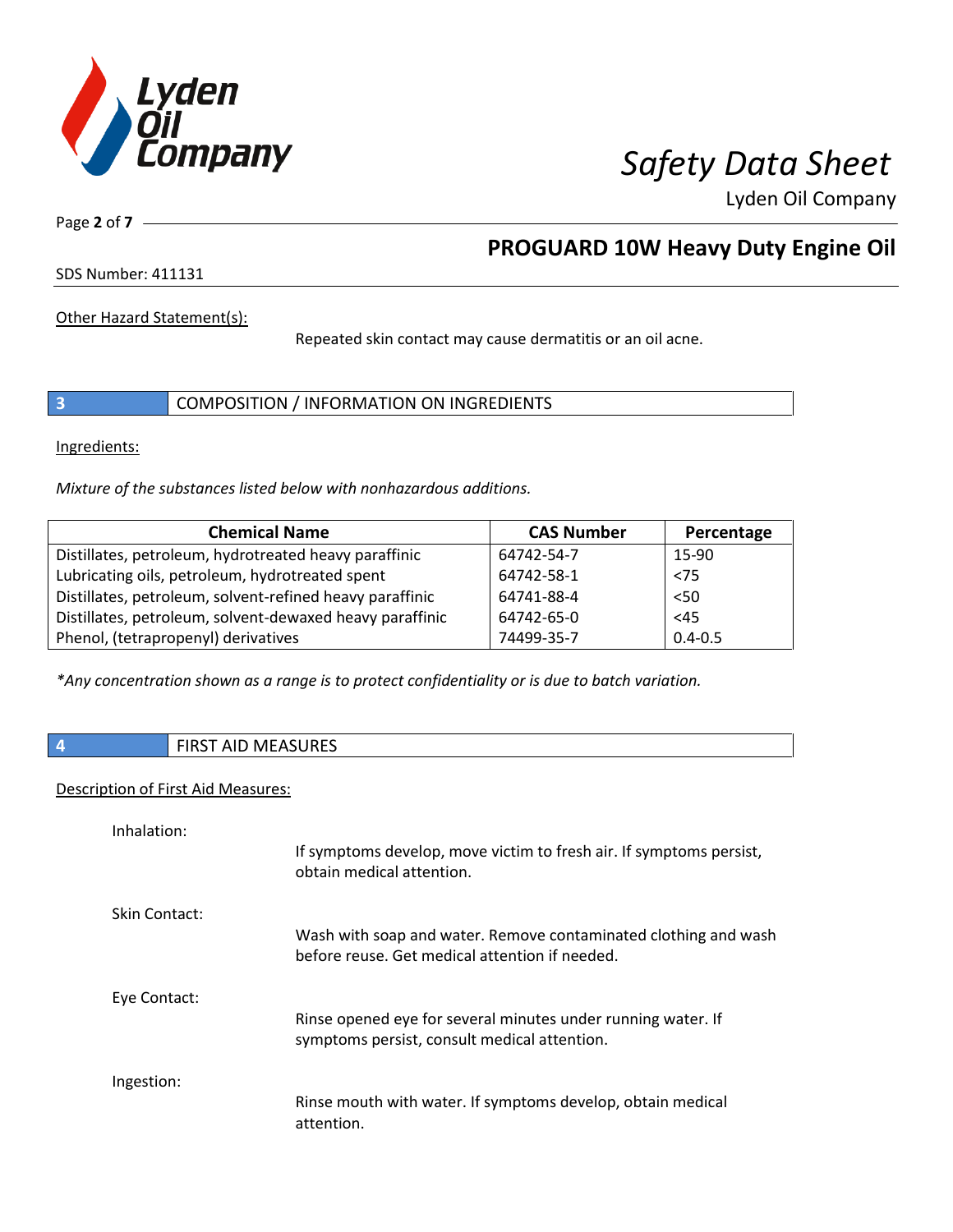

SDS Number: 411131

Page **3** of **7**

# **PROGUARD 10W Heavy Duty Engine Oil**

| <b>JUJ INUIIINEI. 4111J1</b>                      |                                                                                                                                                                                                   |
|---------------------------------------------------|---------------------------------------------------------------------------------------------------------------------------------------------------------------------------------------------------|
| Symptoms and Effects, both acute and delayed:     | No further relevent data available.                                                                                                                                                               |
|                                                   |                                                                                                                                                                                                   |
| <b>Recommended Actions:</b>                       | Treat symptomatically. Call a doctor or poison<br>control center for guidance.                                                                                                                    |
| FIRE FIGHTING MEASURES<br>$\overline{\mathbf{5}}$ |                                                                                                                                                                                                   |
|                                                   |                                                                                                                                                                                                   |
| Recommended Fire-Extinguishing Equipment:         | Use dry powder, foam, or carbon dioxide fire<br>extinguishers. Water may be ineffective in fighting<br>an oil fire unless used by experienced fire fighters.                                      |
| Possible Hazards During a Fire:                   |                                                                                                                                                                                                   |
|                                                   | Hazardous combustion products may include: A<br>complex mixture of airborne solid and liquid<br>particulates and gases (smoke). Carbon monoxide.<br>Unidentified organic and inorganic compounds. |
| Recommendations to Firefighters:                  | No special measures required.                                                                                                                                                                     |
| <b>ACCIDENTAL RELEASE MEASURES</b><br>6           |                                                                                                                                                                                                   |
|                                                   |                                                                                                                                                                                                   |
| <b>Personal Precautions:</b>                      | Avoid contact with skin, eyes, and clothing.<br>Keep away from sources of ignition.                                                                                                               |
| <b>Emergency Procedures:</b>                      |                                                                                                                                                                                                   |
|                                                   | Contain spilled material, collect in suitable and<br>properly labeled containers.                                                                                                                 |
| <b>Environmental Precautions:</b>                 |                                                                                                                                                                                                   |
|                                                   | Do not allow to reach sewage system or any water<br>course.<br>Do not allow to enter ground waters.                                                                                               |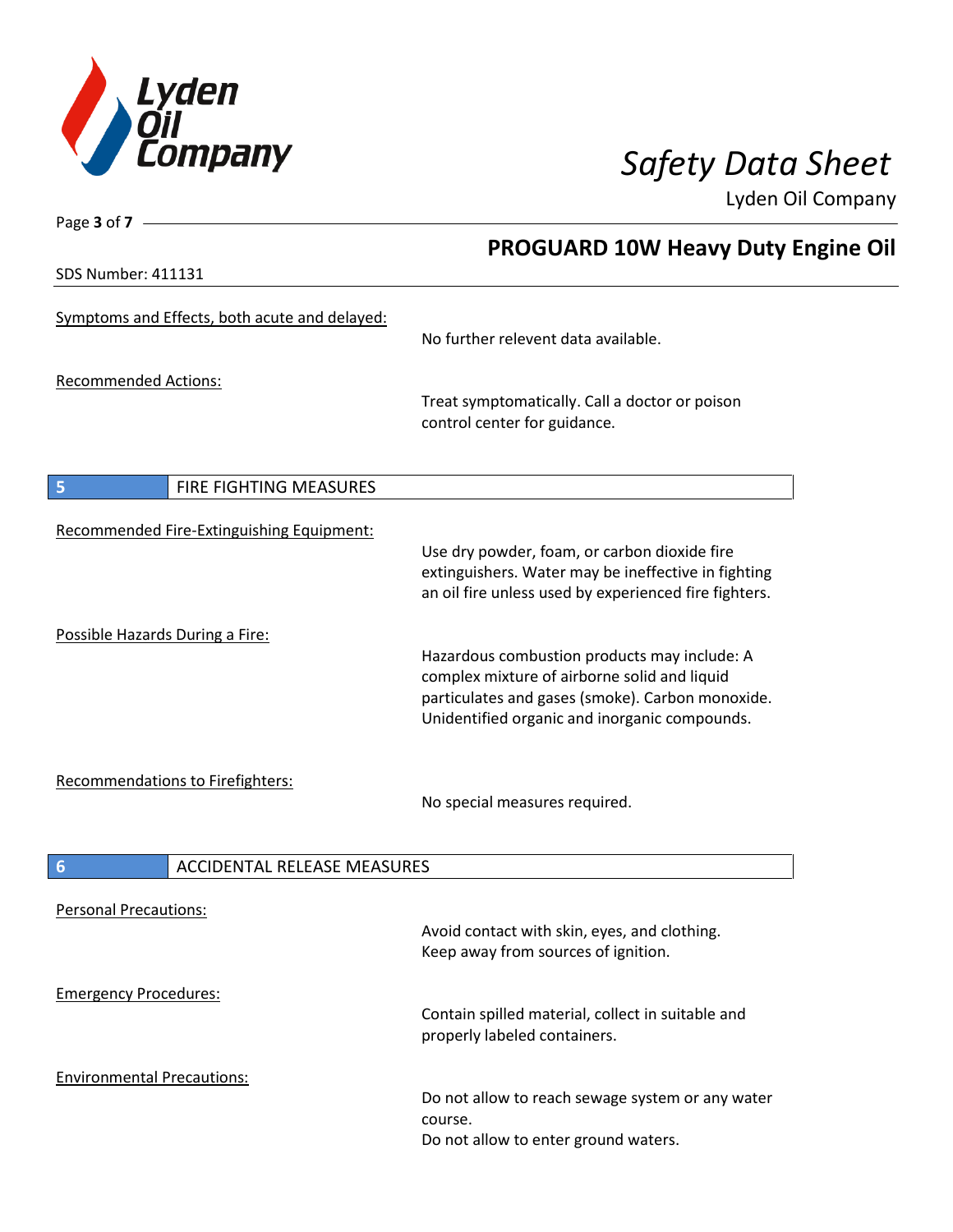

**PROGUARD 10W Heavy Duty Engine Oil**

Lyden Oil Company

SDS Number: 411131

Page **4** of **7**

Cleanup Procedures:

Pick up excess with inert absorbant material.

**7** HANDLING AND STORAGE Handling Precautions:

> Handle with care and avoid spillage on the floor. Do not cut, weld, drill, grind, braze, or solder container.

Storage Requirements:

Keep container tightly sealed. Keep away from sources of ignition.

### **8** EXPOSURE CONTROLS / PERSONAL PROTECTION

### Exposure Limits:

-64742-65-0 Distillates (petroleum), solvent-dewaxed heavy paraffinic (<45%):

ACGIH TLV – Long-term value:  $5mg/m<sup>3</sup>$ OSHA PEL - Long-term value: 5mg/m<sup>3</sup>

### Engineering Controls:

All ventilation should be designed in accordance with OSHA standard (29 CFR 1910.94).

Personal Protective Equipment:

Wash hands before breaks and at the end of work. Use safety glasses and gloves.

### **9** PHYSICAL AND CHEMICAL PROPERTIES

Color: Amber Physical State: Liquid

Odor: Data not available Odor Threshold: Data not available pH: Data not available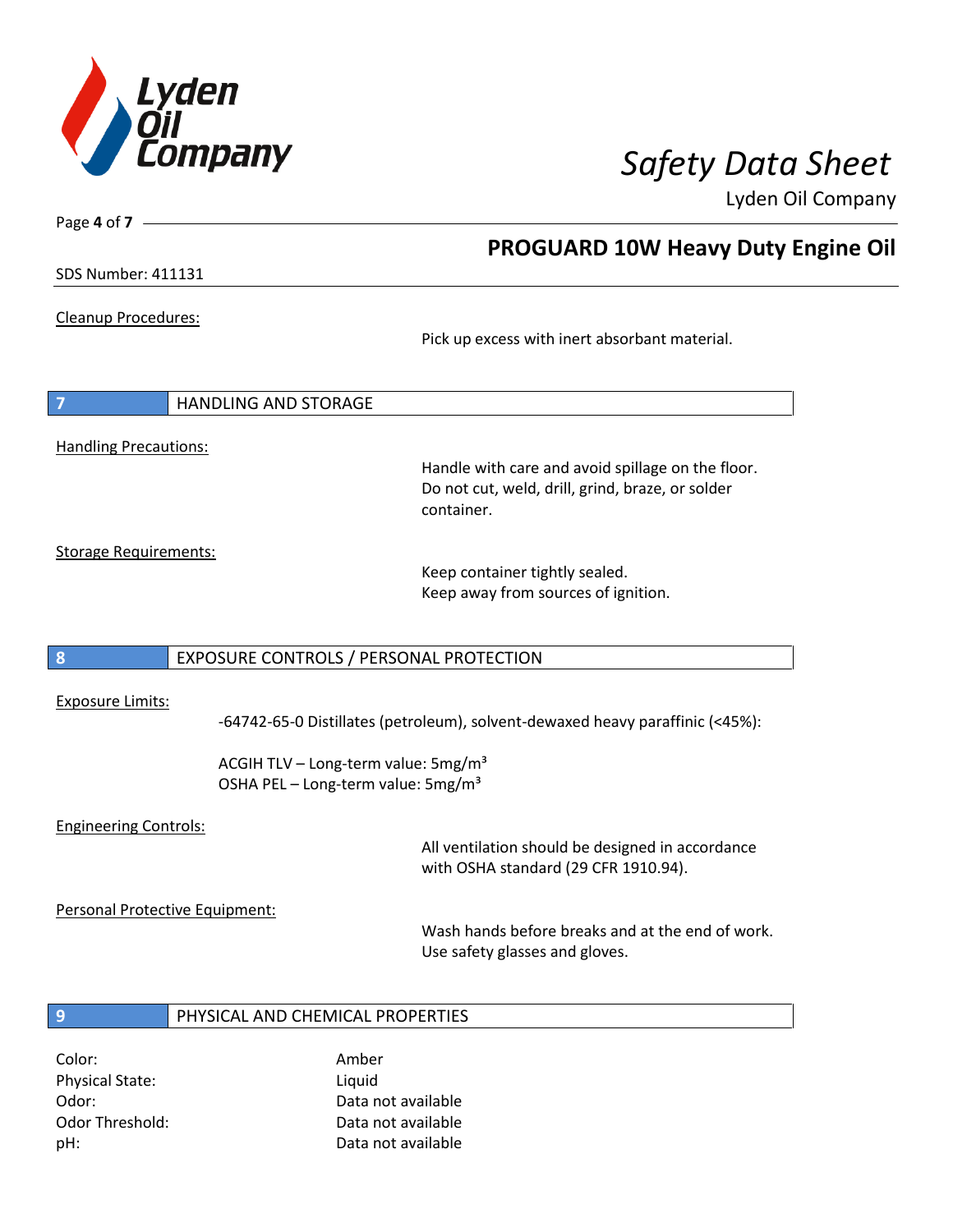

SDS Number: 411131

Page **5** of **7**

# **PROGUARD 10W Heavy Duty Engine Oil**

| <b>Melting Point:</b>             | Data not available                            |
|-----------------------------------|-----------------------------------------------|
| <b>Boiling Point:</b>             | Data not available                            |
| <b>Boiling Range:</b>             | Data not available                            |
| Flash Point:                      | 191° C / 375° F (PMCC method)                 |
| <b>Evaporation Rate:</b>          | Data not available                            |
| Flammability:                     | Data not available                            |
| <b>Flammability Limits:</b>       | Data not available                            |
| Vapor Pressure:                   | Data not available                            |
| Vapor Density:                    | Data not available                            |
| <b>Relative Density:</b>          | $0.872$ (Water = 1)                           |
| Solubilities:                     | Insoluble in water                            |
| <b>Partition Coefficient:</b>     | Data not available                            |
| <b>Auto-Ignition Temperature:</b> | Data not available                            |
| Decomposition Temperature:        | Data not available                            |
| Viscosity:                        | 7.1 mm <sup>2</sup> /sec (kinematic at 100°C) |
|                                   |                                               |

## **10** STABILITY AND REACTIVITY

| Stability:                     | Stable under normal conditions.                                  |
|--------------------------------|------------------------------------------------------------------|
| Reactivity:                    | Not reactive under normal conditions.                            |
| <b>Conditions to Avoid:</b>    | Extreme temperature, sparks, open flame, and<br>direct sunlight. |
| <b>Hazardous Reactions:</b>    | No known hazardous reactions.                                    |
| Incompatible Materials:        | No further relevant information available.                       |
| <b>Decomposition Products:</b> | Hazardous decomposition products are not<br>expected to form.    |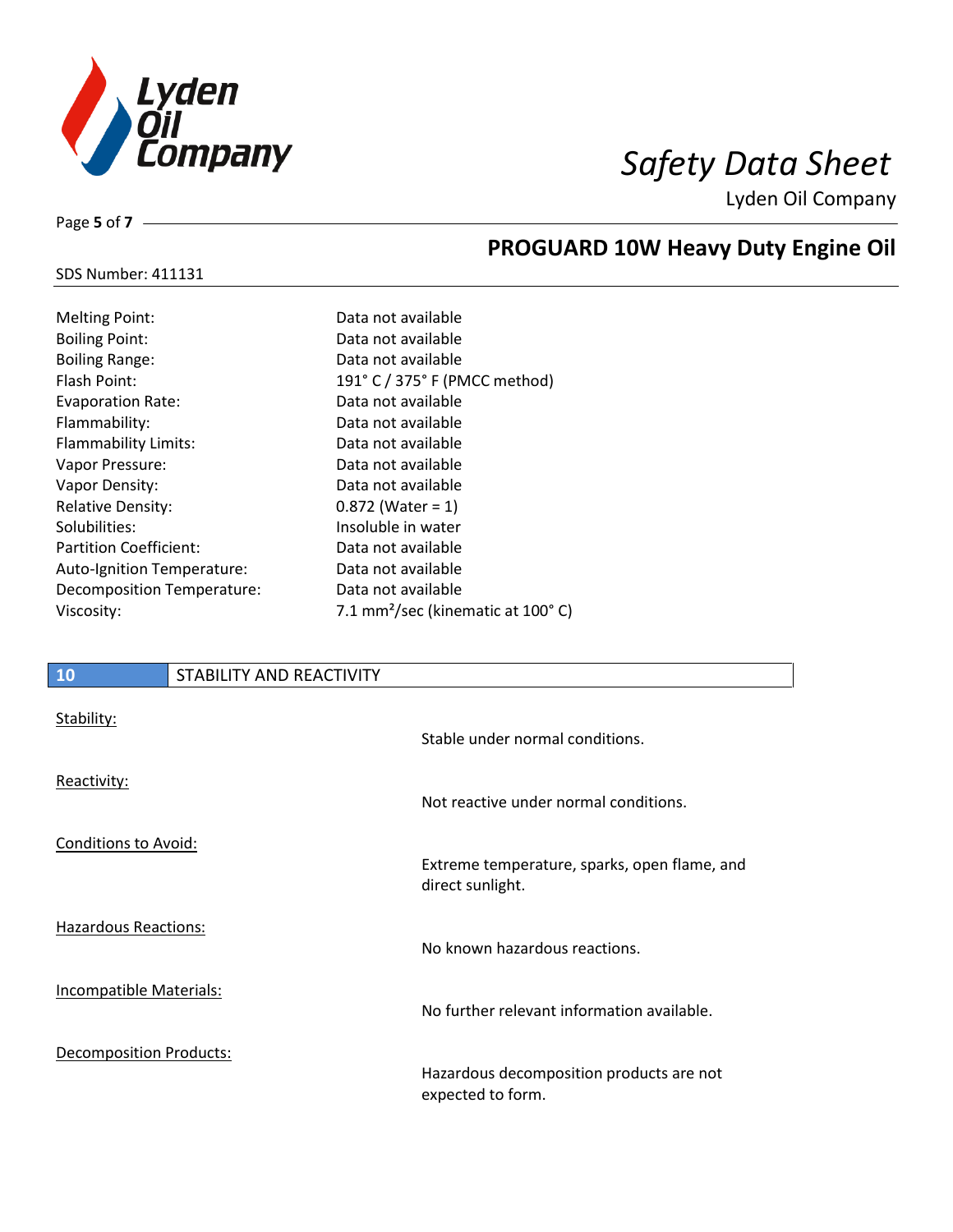

SDS Number: 411131

Page **6** of **7**

# **PROGUARD 10W Heavy Duty Engine Oil**

| 11                           | <b>TOXICOLOGICAL INFORMATION</b>    |                                                                                                                                                               |
|------------------------------|-------------------------------------|---------------------------------------------------------------------------------------------------------------------------------------------------------------|
| Routes of Exposure:          |                                     | Skin and eye contact are the primary routes of<br>exposure although exposure may occur following<br>accidental ingestion.                                     |
| <b>Exposure Effects:</b>     |                                     | Repeated skin contact may cause dermatitis or an<br>oil acne.                                                                                                 |
| <b>Measures of Toxicity:</b> |                                     | <b>Component Acute Toxicity Estimates:</b>                                                                                                                    |
|                              | Carcinogenic/Mutagenic Precautions: | Residual oils, petroleum, solvent dewaxed:<br>Oral LD50: >5000 mg/kg (rat)<br>Dermal LD50: >2000 mg/kg (rabbit)<br>Inhalative LC50: 2.18 mg/l (4 hours) (rat) |
| 12                           | <b>ECOLOGICAL INFORMATION</b>       | Non-carcinogenic and not expected to be<br>mutagentic.                                                                                                        |

Ecological Precautions:

Avoid exposing to the environment.

### Ecological Effects:

No specific environmental or aquatic data available.

### **13** DISPOSAL CONSIDERATIONS

### Disposal Methods:

Dispose of waste material in accordance with all local, state, and federal requirements.